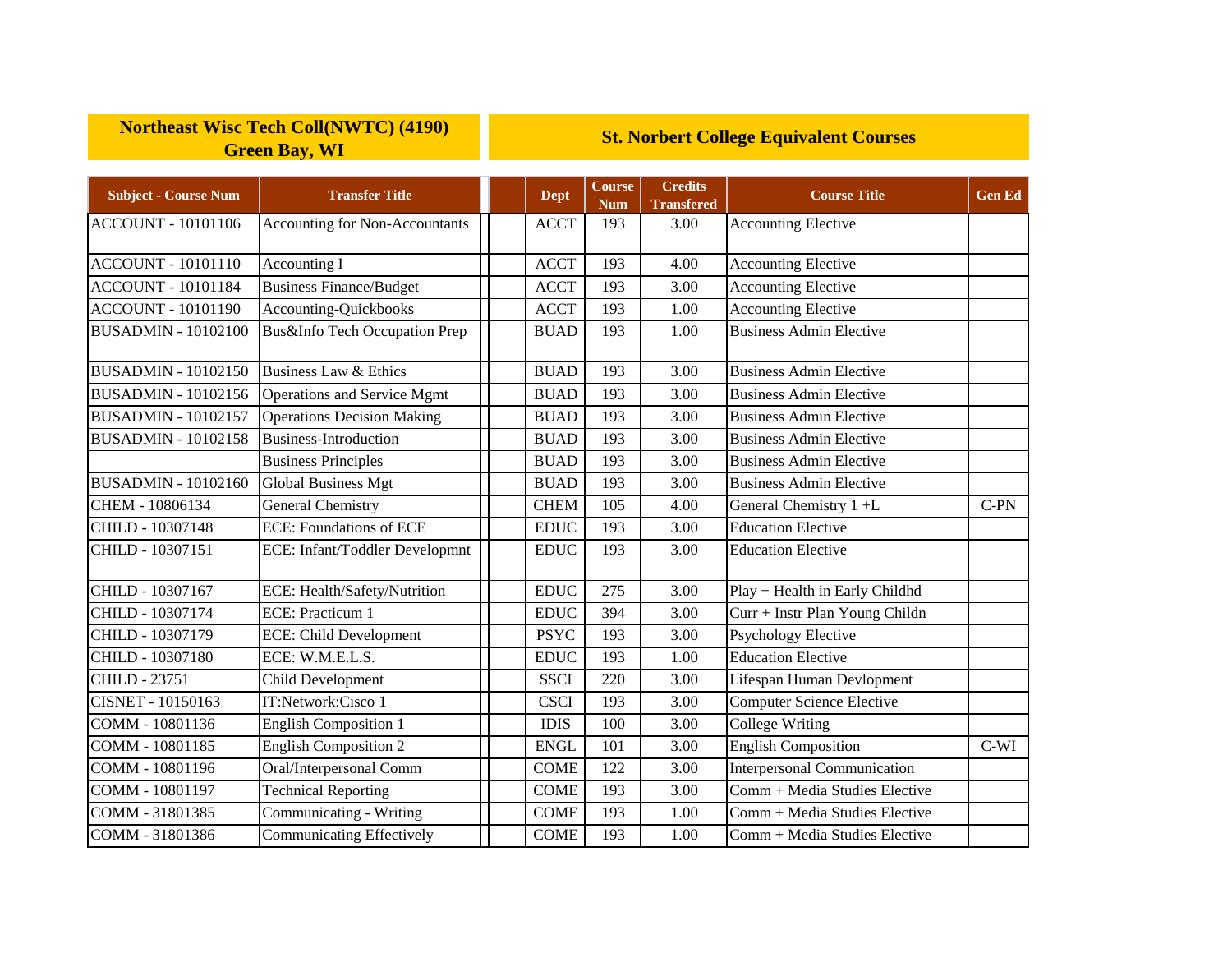| COMP - 10103111            | Micro: Windows/Computer             |             |     |                   | Not Transferable                    |        |
|----------------------------|-------------------------------------|-------------|-----|-------------------|-------------------------------------|--------|
|                            | <b>Basics</b>                       |             |     |                   |                                     |        |
| COMP - 10103121            | Micro: Word-Intro                   |             |     |                   | Not Transferable                    |        |
| COMP - 10103131            | Micro: Excel-Intro                  |             |     |                   | Not Transferable                    |        |
| COMP - 10103141            | Micro: Access-Intro                 |             |     |                   | Not Transferable                    |        |
| COMP - 10103151            | Micro: PowerPoint-Intro             |             |     |                   | Not Transferable                    |        |
| COMP - 10103161            | Outlook 2013                        |             |     |                   | Not Transferable                    |        |
| DRAFT1 - 10606112          | <b>Computer Apps for Technicans</b> |             |     |                   | Not Transferable                    |        |
| DRAFT1 - 10606113          | <b>Computer Aided Drafting</b>      |             |     |                   | Not Transferable                    |        |
| EBUSADMN - 10135150        | Web Graphic Design                  | <b>ART</b>  | 193 | 3.00              | Art Elective                        |        |
| <b>EDSERV - 10522103</b>   | Intro to Education Practices        | <b>EDUC</b> | 193 | $\overline{3.00}$ | <b>Education Elective</b>           |        |
| <b>EDSERV - 10522106</b>   | IA: Child & Adolescent Devel        | <b>EDUC</b> | 193 | 3.00              | <b>Education Elective</b>           |        |
| <b>ENERGY - 10480101</b>   | Energy - Intro Renew & Sustain      | <b>ENVS</b> | 193 | 4.00              | <b>Environmntl Science Elective</b> |        |
| GCMATH - 10834110          | Elem Algebra w/ Apps                | <b>MATH</b> | 102 | 3.00              | <b>Basic Algebra</b>                |        |
| <b>GENERAL - 10890101</b>  | College 101                         | <b>ELEC</b> | 193 | 1.00              | <b>General Elective</b>             |        |
| <b>HEALTHWL - 10546103</b> | Health & Nutrition                  | <b>ELEC</b> | 193 | 3.00              | <b>General Elective</b>             |        |
| LOGISTIC - 10182110        | Lean Operations Mgmt                | <b>ELEC</b> | 193 | 3.00              | <b>General Elective</b>             |        |
| LOGISTIC - 10182157        | Logistics/Supply Chain Mgmt         | <b>BUAD</b> | 193 | 3.00              | <b>Business Admin Elective</b>      |        |
| <b>MARKET - 10104107</b>   | Marketing Comm-Integrated           | <b>BUAD</b> | 193 | 3.00              | <b>Business Admin Elective</b>      |        |
| <b>MARKET - 10104110</b>   | <b>Marketing Principles</b>         | <b>BUAD</b> | 293 | 3.00              | <b>Business Admin Elective</b>      |        |
| <b>MARKET - 10104176</b>   | Social Media Consumer Behavior      | <b>BUAD</b> | 193 | 3.00              | <b>Business Admin Elective</b>      |        |
| <b>MARKET - 10104182</b>   | <b>Personal Brand Development</b>   | <b>BUAD</b> | 193 | 2.00              | <b>Business Admin Elective</b>      |        |
| MATH - 10804107            | <b>College Math</b>                 | <b>MATH</b> | 193 | 3.00              | <b>Mathematics Elective</b>         |        |
| MATH - 10804113            | College Technical Math 1A           |             |     |                   | Not Transferable                    |        |
| MATH - 10804118            | Interm Algebra w/ Apps              | <b>MATH</b> | 102 | 4.00              | <b>Basic Algebra</b>                |        |
|                            | Intermediate Algebra w/ Apps        | <b>MATH</b> | 193 | 4.00              | Mathematics Elective                |        |
| MATH - 10804123            | Math w/ Business Apps               | <b>MATH</b> | 193 | 3.00              | <b>Mathematics Elective</b>         |        |
| MATH - 10804134            | <b>Mathematical Reasoning</b>       | <b>MATH</b> | 193 | 3.00              | <b>Mathematics Elective</b>         |        |
| MATH - 10804189            | <b>Introductory Statistics</b>      | <b>SSCI</b> | 224 | 3.00              | <b>Basic Statistics</b>             | $C-QR$ |
| MATH - 10804196            | Trigonometry w Apps                 | <b>MATH</b> | 193 | 3.00              | <b>Mathematics Elective</b>         |        |
| MATH - 10804197            | College Algebra & Trig w/ Apps      | <b>MATH</b> | 115 | 5.00              | Pre-Calculus Mathematics            |        |
| MATH - 10804198            | Calculus 1                          | <b>MATH</b> | 131 | 4.00              | Calculus + Analytic Geometry 1      | $C-QR$ |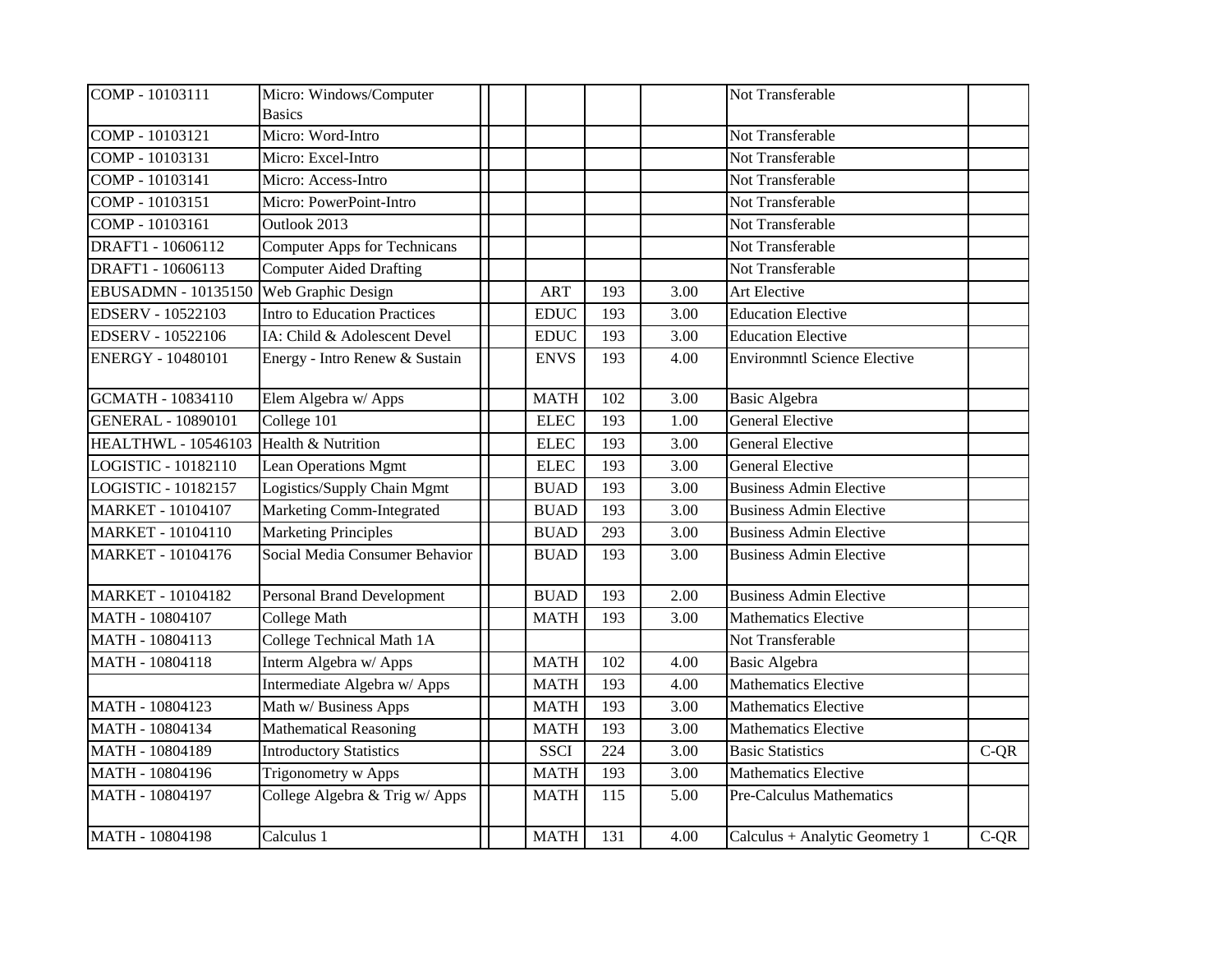| <b>MEDTERM - 10501101</b>  | <b>Medical Terminology</b>                   |           |             |     |      | Not Transferable                    |        |
|----------------------------|----------------------------------------------|-----------|-------------|-----|------|-------------------------------------|--------|
| MKTCOMM - 10111101         | Macintosh-Image Editing                      |           | <b>ART</b>  | 193 | 3.00 | <b>Art Elective</b>                 |        |
|                            |                                              | <b>Or</b> | <b>ART</b>  | 350 | 3.00 | <b>Computer Graphics</b>            |        |
| MKTCOMM - 10111103         | Macintosh - Intro                            |           | <b>ART</b>  | 193 | 1.00 | Art Elective                        |        |
| MKTCOMM - 10111110         | Macintosh-Image Editing Adv                  |           | <b>ART</b>  | 193 | 3.00 | Art Elective                        |        |
|                            |                                              | <b>Or</b> | <b>ART</b>  | 350 | 3.00 | <b>Computer Graphics</b>            |        |
| <b>MKTCOMM - 10111111</b>  | Graphic Design I                             |           | <b>ART</b>  | 130 | 3.00 | Introduction to Design              |        |
| MKTCOMM - 10111120         | <b>Macintosh Publishing</b>                  |           | <b>ART</b>  | 193 | 3.00 | Art Elective                        |        |
|                            |                                              | <b>Or</b> | <b>ART</b>  | 350 | 3.00 | <b>Computer Graphics</b>            |        |
| MKTCOMM - 10111125         | Graphic Reproduction Tech                    |           | <b>ART</b>  | 193 | 3.00 | Art Elective                        |        |
| <b>MKTCOMM - 10111143</b>  | Graphic Design II                            |           | <b>ART</b>  | 131 | 3.00 | Introduction to Studio Art          |        |
| <b>MKTCOMM - 10111161</b>  | <b>Macintosh Illustration</b>                |           | <b>ART</b>  | 193 | 3.00 | Art Elective                        |        |
|                            |                                              | <b>Or</b> | <b>ART</b>  | 350 | 3.00 | <b>Computer Graphics</b>            |        |
| MKTCOMM - 10111165         | Typography                                   |           | <b>ART</b>  | 193 | 3.00 | Art Elective                        |        |
| MKTCOMM - 10111199         | Design Graphic Internship                    |           | <b>ART</b>  | 193 | 3.00 | Art Elective                        |        |
|                            | MKTCOMM - 110111143 Graphic Reproduction ADV |           | <b>ART</b>  | 193 | 3.00 | Art Elective                        |        |
| MKTG - 10104191            | <b>Customer Service</b>                      |           | <b>BUAD</b> | 193 | 3.00 | <b>Business Admin Elective</b>      |        |
| <b>NURSING - 30543300</b>  | <b>Nursing Assistant</b>                     |           |             |     |      | Not Transferable                    |        |
| <b>OFFICTEC - 10106145</b> | Keyboarding                                  |           |             |     |      | Not Transferable                    |        |
| PHOTO - 10203104           | Photography - Digital                        |           | <b>ART</b>  | 280 | 3.00 | Intro Photgrphy + Digital Img       |        |
| POLICE - 10504116          | Criminal Justice - Intro                     |           | <b>SSCI</b> | 193 | 3.00 | <b>Social Science Elective</b>      |        |
| <b>RENEW - 10480101</b>    | Energy - Intro/Renew & Sustain               |           | <b>ENVS</b> | 193 | 4.00 | <b>Environmntl Science Elective</b> |        |
| <b>SCIENCE - 10806112</b>  | Principles of Sustainability                 |           | <b>BIOL</b> | 193 | 3.00 | <b>Biology Elective</b>             |        |
| <b>SCIENCE - 10806114</b>  | <b>General Biology</b>                       |           | <b>BIOL</b> | 120 | 4.00 | Intro to Cell & Molecular Bio       |        |
| <b>SCIENCE - 10806134</b>  | <b>General Chemistry</b>                     |           | <b>CHEM</b> | 100 | 4.00 | Applications of Chemistry +L        | $C-PN$ |
| <b>SCIENCE - 10806135</b>  | <b>College Chemistry</b>                     |           | <b>CHEM</b> | 105 | 5.00 | General Chemistry $1 + L$           | $C-PN$ |
| <b>SCIENCE - 10806143</b>  | <b>College Physics I</b>                     |           | <b>PHYS</b> | 193 | 3.00 | Physics Elective                    |        |
| <b>SCIENCE - 10806154</b>  | <b>General Physics 1</b>                     |           | <b>PHYS</b> | 111 | 4.00 | Fundamental Physics 1 +L            | $C-PN$ |
| <b>SCIENCE - 10806177</b>  | Gen Anatomy + Physiology                     |           | <b>BIOL</b> | 193 | 4.00 | <b>Biology Elective</b>             |        |
| <b>SCIENCE - 10806179</b>  | Adv Anatomy + Physiology                     |           | <b>BIOL</b> | 293 | 4.00 | <b>Biology Elective</b>             |        |
| <b>SCIENCE - 10806186</b>  | Intro to Biochemistry                        |           | <b>CHEM</b> | 193 | 4.00 | <b>Chemistry Elective</b>           |        |
| <b>SCIENCE - 10806189</b>  | <b>Basic Anatomy</b>                         |           | <b>BIOL</b> | 193 | 3.00 | <b>Biology Elective</b>             |        |
| <b>SCIENCE - 10806197</b>  | Microbiology                                 |           |             |     |      | Not Transferable                    |        |
| <b>SCIENCE - 31806312</b>  | Anatomy/Struct-Function                      |           | <b>BIOL</b> | 193 | 2.00 | <b>Biology Elective</b>             |        |